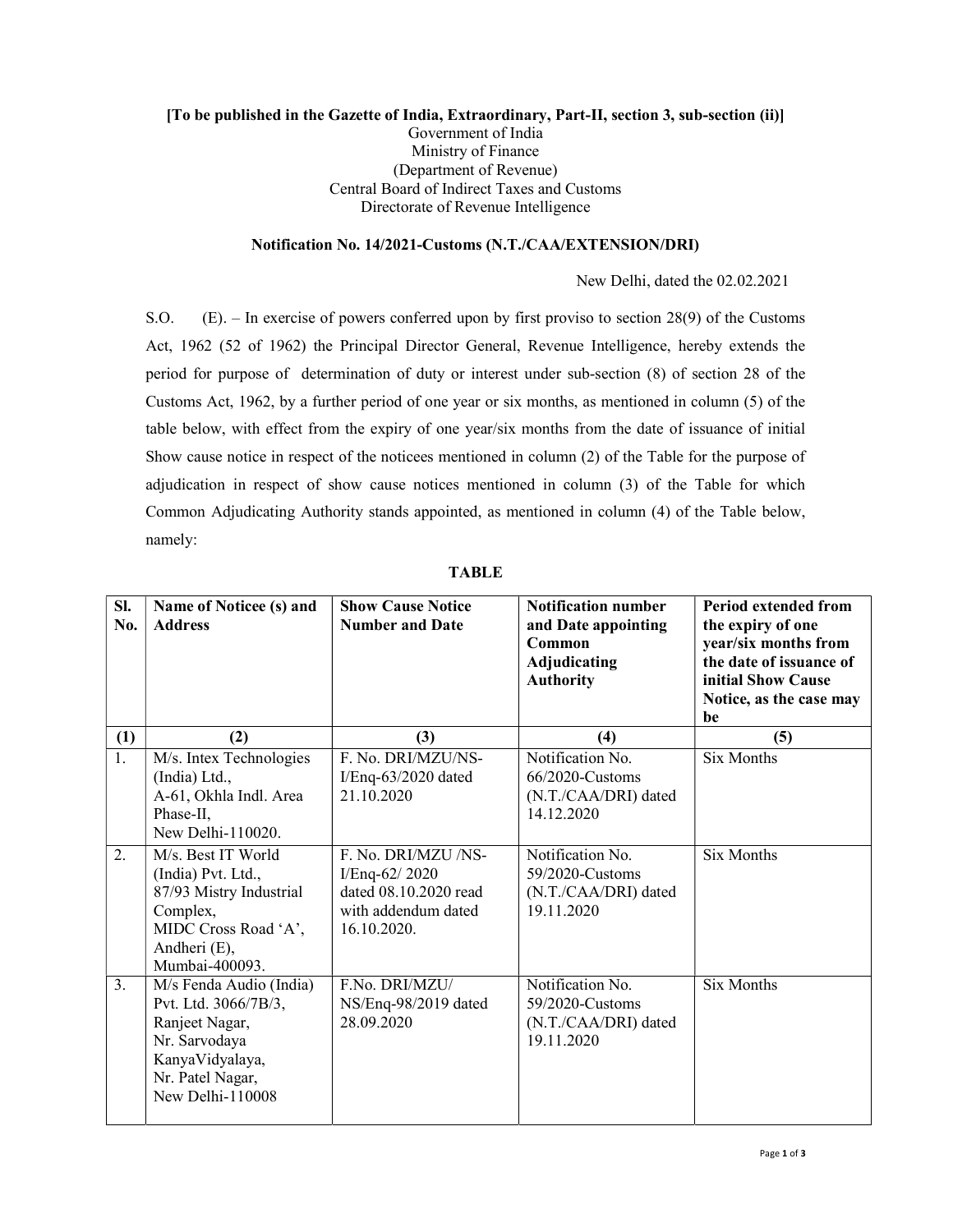| $\overline{4}$ . | M/s Bose Corporation<br>India Pvt. Ltd.,<br>4th Floor, Building 10B,<br>Cyber City, Gurugram,<br>Haryana - 122002                                                                                                                                                                                                                    | F.No. DRI/MZU/<br>NS/Enq-64/2020 dated<br>29.09.2020                | Notification No.<br>59/2020-Customs<br>(N.T./CAA/DRI) dated<br>19.11.2020      | <b>Six Months</b> |
|------------------|--------------------------------------------------------------------------------------------------------------------------------------------------------------------------------------------------------------------------------------------------------------------------------------------------------------------------------------|---------------------------------------------------------------------|--------------------------------------------------------------------------------|-------------------|
| 5.               | Sh. Manoj Kumar Shukla,<br>B-803, Amrapali<br>Eden<br>Park, F-Block,<br>Sector-50, Noida,<br>Uttar Pradesh-201303<br>and 15 others.                                                                                                                                                                                                  | F. No. DRI/MZU/E/Int-<br>32/2017/Pt.-I<br>dated<br>27.04.2020.      | Notification<br>No.<br>44/2020-Customs<br>(NT/CAA/DRI)<br>dated<br>14.09.2020. | One year          |
| 6.               | M/s. Hindustan<br>Aeronautics Ltd.,<br><b>Helicopter Division</b><br>(GSTN<br>29AAACH3641R1Z3),<br>Post Bag No. 1790,<br>Bangalore-560017.                                                                                                                                                                                           | F. No. DRI/MZU/ CI/Int-<br>77/2018/ Helicopter<br>dated 30.06.2020. | Notification<br>No.<br>33/2020-Customs<br>(NT/CAA/DRI)<br>dated<br>07.08.2020. | One year          |
| 7.               | M/s. Hindustan<br>Aeronautics Ltd.,<br>Nasik Division (GSTN<br>27AAACH3641R1Z7),<br>Ojhar Township (PO),<br>Nashik-422207.                                                                                                                                                                                                           | F. No. DRI/MZU/ CI/Int-<br>77/2018/Nasik<br>dated 09.06.2020.       | Notification<br>No.<br>32/2020-Customs<br>(NT/CAA/DRI)<br>dated<br>07.08.2020. | One year          |
| 8.               | Twenty First Century Iron<br>& Steels Ltd.,<br>501, Garden View,<br>Gulmohar Park,<br>Gulmohur Road,<br>Opp. Reliance Web<br>World, JVPD,<br>Juhu, Mumbai- 400 049<br>and 18 others                                                                                                                                                  | F.No.DRI/MZU/CI/INT-<br>18/2018/1690-1712<br>dated 23.04.2020       | Notification No.<br>31/2020-Customs<br>(N.T./CAA/DRI) dated<br>31.07.2020      | One year          |
| 9.               | Toyota Kirloskar Motors<br>Pvt. Ltd.,<br>Plot No.1, Bidadi<br>Industrial Area,<br>Bidadi Ramanagar<br>District, Rama Nagar,<br>Karnataka-562109                                                                                                                                                                                      | F.No.DRI/BZU/S-IV/Int-<br>03/2015<br>dated 28.05.2020               | Notification No.<br>31/2020-Customs<br>(N.T./CAA/DRI) dated<br>31.07.2020      | One year          |
| 10.              | M/s.<br>Nirantar<br>(IEC:<br>03120014110)<br>(Proprietor:<br>Viral<br>Sh.<br>Kamubhai Mehta),<br>Sharda<br>Chamber,<br>105,<br>New<br>Marine<br>Lines,<br>Mumbai - 20<br>(Now<br>having<br>correspondence<br>address<br>32, New Gulistan Co. Op.<br>Society<br>Limited,<br>Carmichael<br>Road,<br>Opposite<br>Japanese<br>Consulate, | DRI/AZU/SRU-2/2018-<br>Nirantar dated 01.05.2020                    | Notification<br>No.<br>29/2020-Customs<br>(NT/CAA/DRI)<br>dated<br>04.08.2020. | One year          |